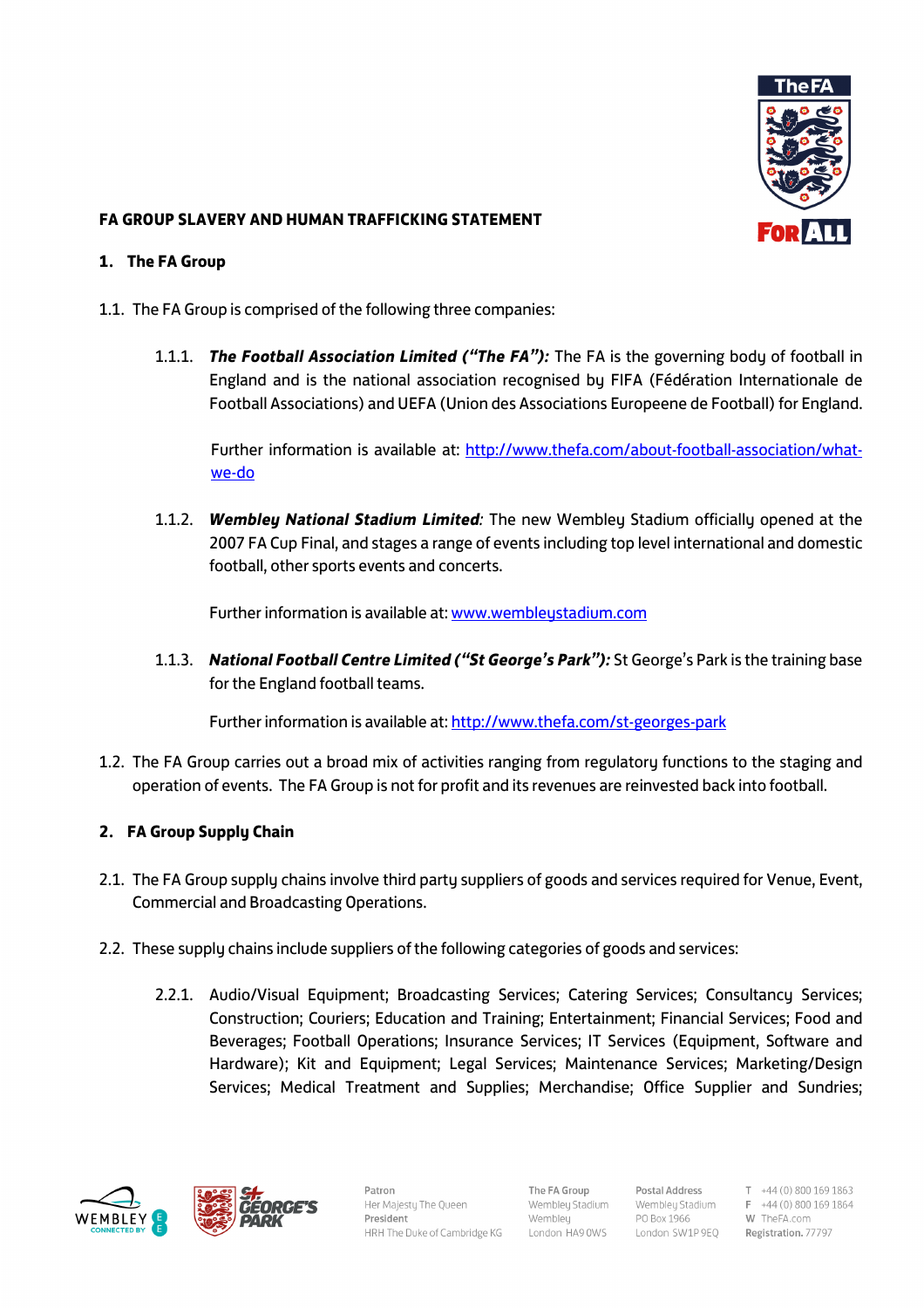Photography; Pitch Care/Maintenance Services and Products; Printing/Print Related Services; Professional Services; Recruitment Services; Security Services; Travel and Accommodation; and Utilities.

# **3. FA Group Slavery and Human Trafficking Policies**

- 3.1. We are committed to making sure that, by implementing and enforcing effective systems and controls, our supply chains are free from modern slavery and/or human trafficking.
- 3.2. Our FA Group Procurement Policy (the "**Policy**") reflects our commitment to acting ethically and with integrity in all our business relationships, including our commitment to zero tolerance against slavery and human trafficking. The Policy applies to all FA Group employees; contractors; consultants and/or any persons acting on their behalf.

## **4. FA Group Due Diligence Processes**

## *Suppliers*

- 4.1. We identify and mitigate risk by:
	- 4.1.1. Requiring all of our existing and prospective suppliers involved in tendering processes to make a positive affirmation that they do not, and their tier 1 suppliers do not, endorse, enable or facilitate human trafficking or slavery within their business. All of our suppliers are also informed of our zero tolerance policy to human trafficking and slavery. Failure by an existing supplier to provide a positive affirmation will lead to an investigation that may result in the termination of that supplier's relationship with The FA;
	- 4.1.2. Including in our supplier on-boarding process and standard terms and conditions an express obligation that compels all suppliers to comply with applicable anti-slavery and anti-human trafficking legislation; and
	- 4.1.3. Ensuring additional measures are put in place, such as the use of supplier pre-qualification tools and supplier audits, in areas of risk.

## *Licensees*

4.2. The FA operates its own extensive merchandise licensing programme, which sees it licence the use of its identity, trade marks and other properties to third parties to brand or publicise various different goods and services.